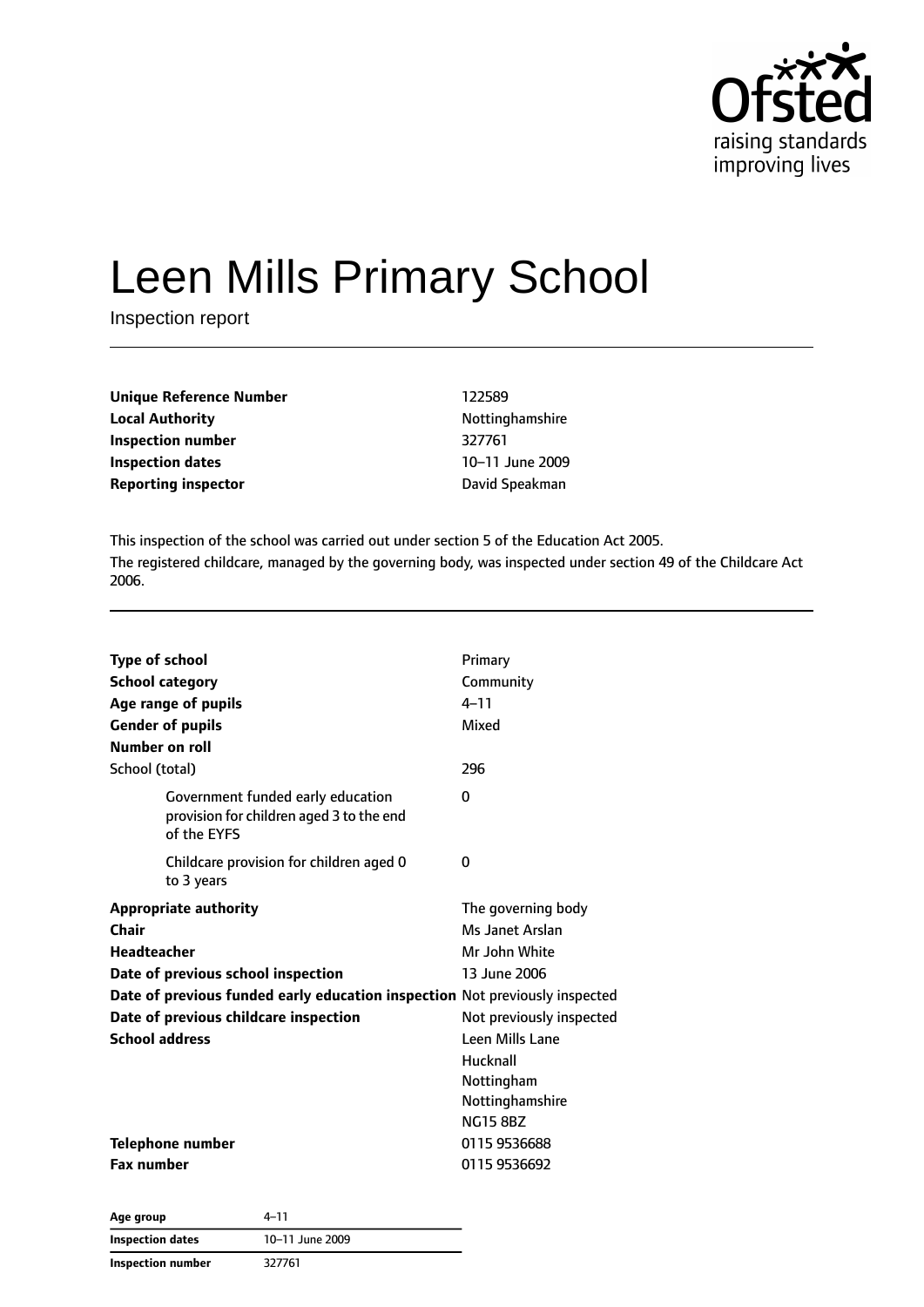.

<sup>©</sup> Crown copyright 2009

Website: www.ofsted.gov.uk

This document may be reproduced in whole or in part for non-commercial educational purposes, provided that the information quoted is reproduced without adaptation and the source and date of publication are stated.

Further copies of this report are obtainable from the school. Under the Education Act 2005, the school must provide a copy of this report free of charge to certain categories of people. A charge not exceeding the full cost of reproduction may be made for any other copies supplied.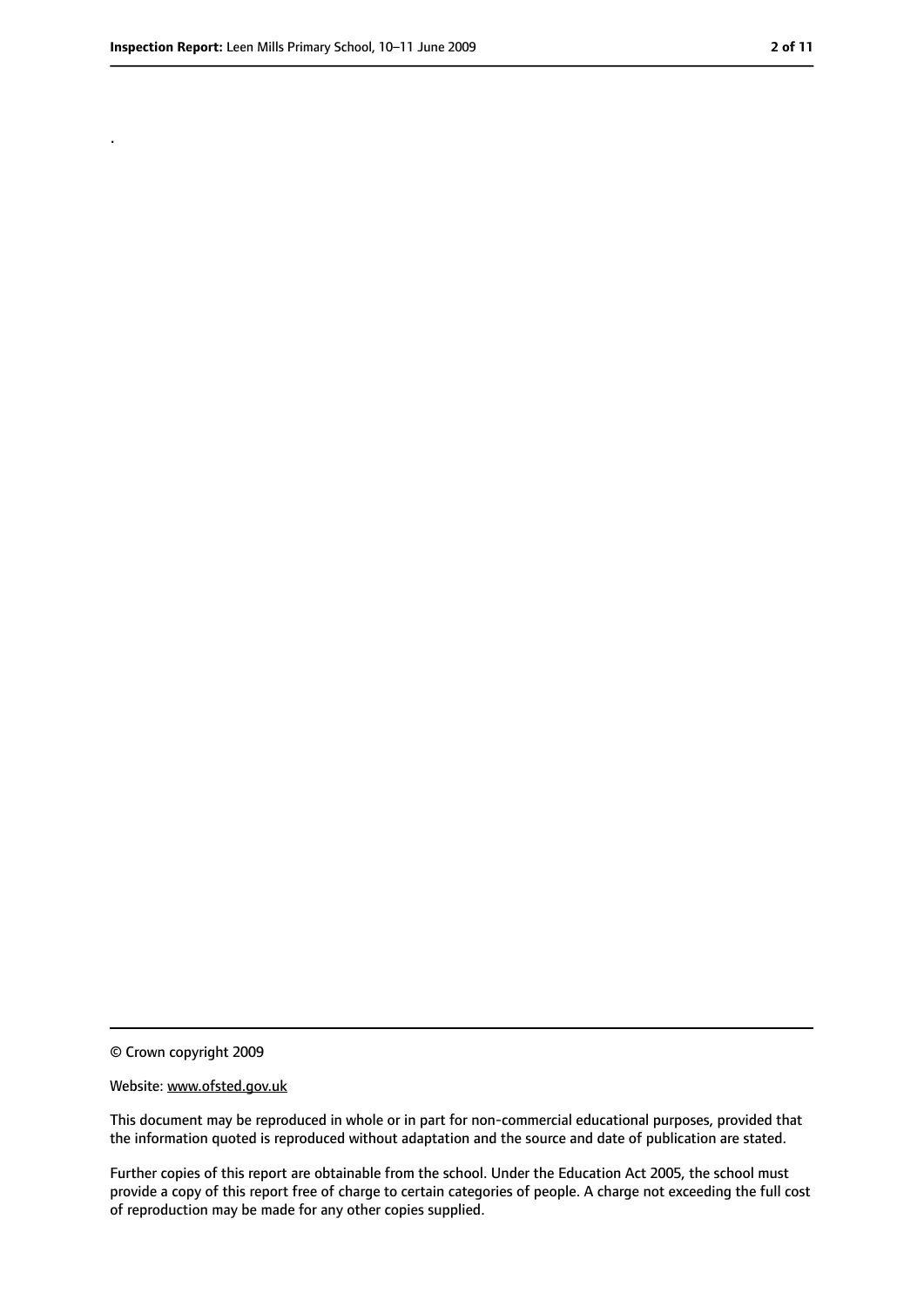# **Introduction**

The inspection was carried out by three additional inspectors.

#### **Description of the school**

Leen Mills Primary School is larger than most primary schools. Children start in the Early Years Foundation Stage at the beginning of the term following their fourth birthday. Attainment on entry is typical for children of this age. The number identified as having learning difficulties and/or disabilities, including those with a statement, is lower than found in most other schools. Most of these pupils have behavioural issues or autism. The majority of pupils are of White British heritage although there are a small number from minority ethnic backgrounds. None are at the early stages of learning English. The school has the Gold Healthy Schools Award and has achieved Bronze Eco School status.

#### **Key for inspection grades**

| Grade 1 | Outstanding  |
|---------|--------------|
| Grade 2 | Good         |
| Grade 3 | Satisfactory |
| Grade 4 | Inadequate   |
|         |              |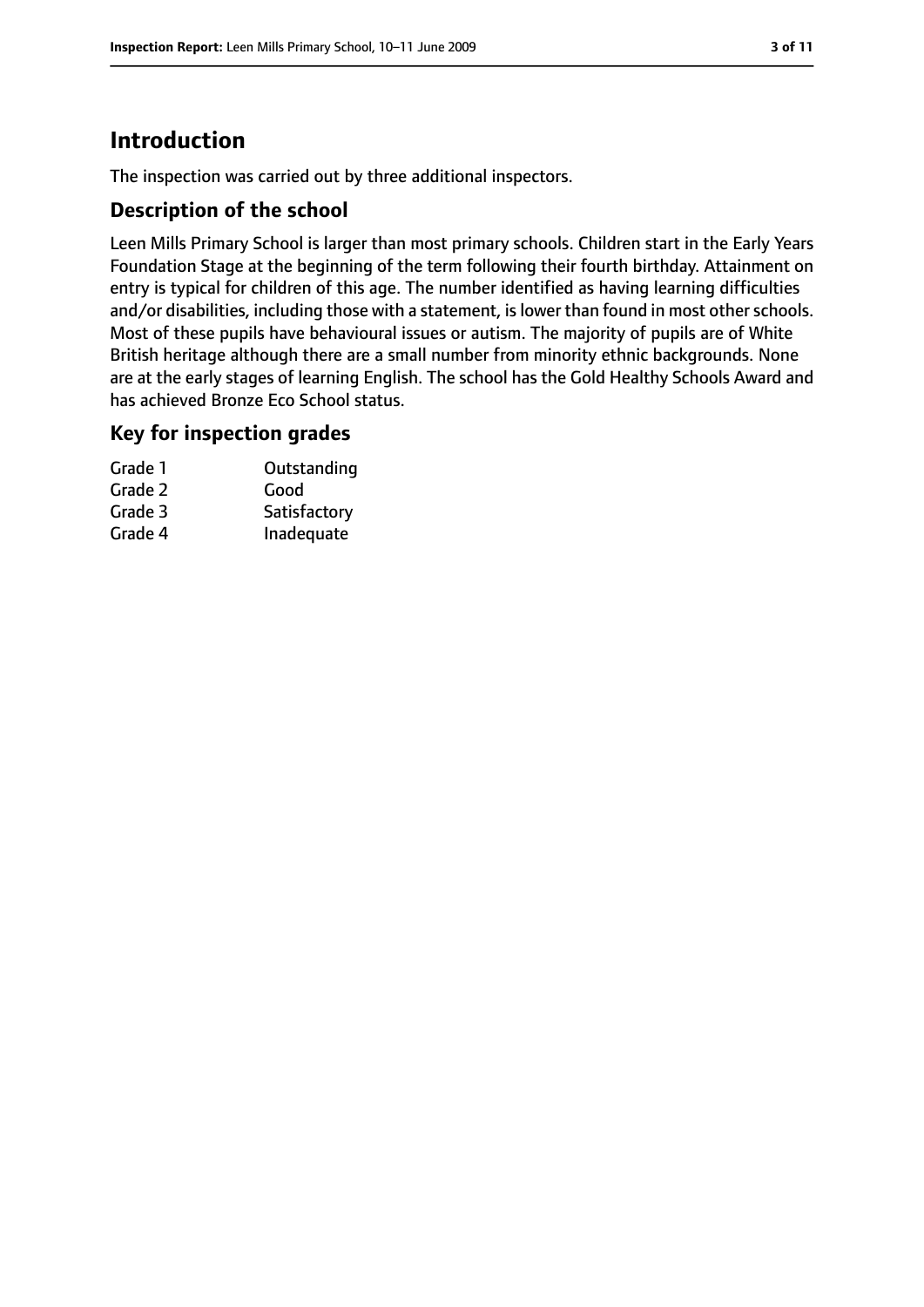# **Overall effectiveness of the school**

#### **Grade: 2**

This is a good school which enables pupils to achieve well and attain standards that are above average by the end of Year 6. Key Stage 2 test results fell in 2008, due to staffing difficulties beyond the school's control, but effective leadership and management ensured that the impact of these difficulties was only temporary and standards are once again at their former above average levels. This is a caring school that has established a warm ethos in which pupils feel safe and comfortable. As a result pupils' personal development is outstanding. Pupils develop into polite and sociable young people who are enthusiastic ambassadors for the school. They are thoughtful and considerate individuals who show a genuine concern for the well-being of others. Pupils' spiritual, moral, social and cultural development is outstanding. Parents share the inspectors' views of the school. One wrote 'I am really happy with the emotional, intellectual and social development here. My children are all enjoying the process of learning.' This comment sums up the supportive response of the parent questionnaires.

The quality of education provided is good. Although there is some variation in the quality of teaching, it is good overall. During the inspection satisfactory, good and outstanding teaching was observed. This means that the rates of progress pupils make as they move through the school also varies. This is often best in upper Key Stage 2, where teaching is consistently strong. The curriculum is good. The curriculum has been reviewed since the last inspection in order to strengthen links between subjects and introduce the updated frameworks for literacy and numeracy. The school constantly reviews whole school curriculum planning so that all pupils have an equal opportunity to learn. Special attention is paid to ensuring this for pupils in the mixed age classes. Pupils in the Early Years Foundation Stage have good opportunities to learn indoors and so they make good progress. The outdoor area use is not developed effectively and so children's learning is not always extended fully.

Pupils receive good academic guidance. The assessment coordinator has gathered a wealth of valuable information based on teachers' assessments of each individual pupil's academic progress. This is used generally effectively to make sure that pupils build skills, knowledge and understanding progressively and achieve well. However, this data is not used as well as it could be to monitor the impact of teaching in different classes or to compare the progress of different groups of pupils, such as those of the same age in different classes.

Leadership and management have developed well since the previous inspection. Because the senior leadership team have had to take on extra responsibilities over the last two years, they have emerged with a greater understanding of leadership issues and have become a stronger leadership team. Similarly the governors, many of who are new, have assessed their roles and impact on school development. Together, the leadership team and governors have shown they are capable of moving the school forwards. Now that leadership is more settled, and has demonstrated a good level of improvement since the previous inspection, the school has a good capacity to improve even further.

### **Effectiveness of the Early Years Foundation Stage**

#### **Grade: 2**

Children make good progress in the Early Years Foundation Stage, particularly in their personal and social development and in their communication skills. This is because the Foundation Unit is well led and managed. The leadership team has made a priority of strengthening the links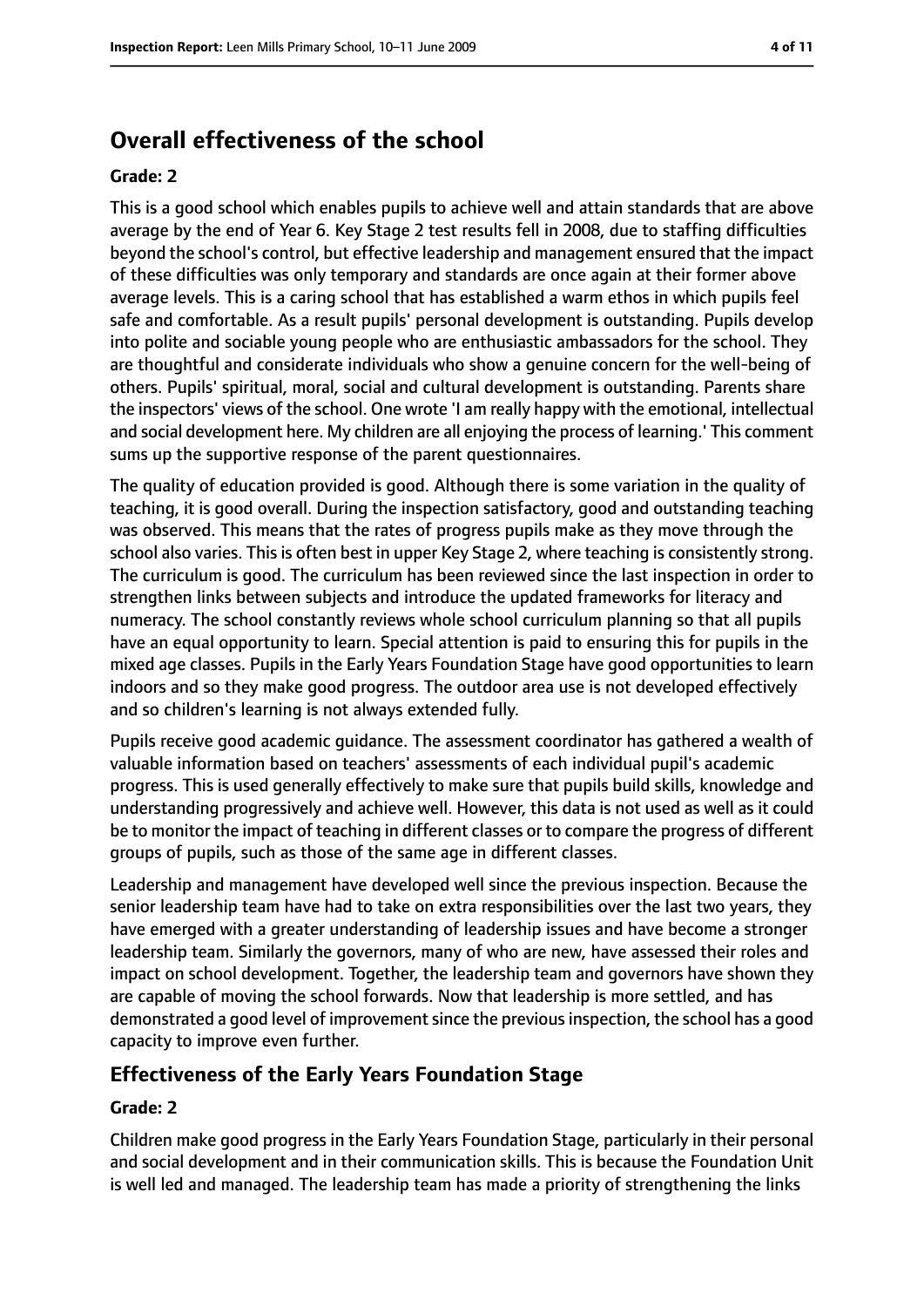between the school, home and feeder playgroups. This has enabled children to settle quickly into routines and to feel secure. Safeguarding procedures are robust. Furthermore, the good number of adults in the unit ensures that children benefit from timely individual attention. Learning is fun. The imaginatively developed indoor accommodation provides an exciting and stimulating environment that enables children to develop their ideas and learn through a range of worthwhile experiences. Although children have ready access to the outdoor area, it has not been developed enough to provide the same breadth of learning experience across all areas of children's learning. The school places great emphasis on the development of speaking and listening skills and promotes a love of books to encourage reading and writing. Children learn about number and shape through a range of practical activities, particularly when counting down to take-off in their own rocket during their current theme of journeys. Opportunities for children to develop their early skills in information and communication technology are limited. Nevertheless, the quality of teaching and learning is good. Staff provide a good balance between directed activities and activities chosen by children. Systems for recording attainment and tracking progress are effective. Information is used accurately to ensure children engage in activities that are matched well to their abilities and needs. Consequently they make good progress towards meeting the nationally expected targets for their age and are prepared well for the next stages.

### **What the school should do to improve further**

Further develop systems for monitoring and evaluating school performance by using assessment data and other information available in order to:

- make sure pupils experience a consistent quality of teaching and learning, which is at least good, so that they make steady, good progress at all stages
- compare the progress of different groups of pupils
- hold teachers to account for the achievement of pupils in their classes
- Develop the outdoor area so that children in the Early Years Foundation Stage have the opportunity to learn out of doors in an 'outside classroom' that supports outdoor learning that is of a quality comparable to that provided inside.

# **Achievement and standards**

#### **Grade: 2**

Pupils achieve well overall and standards are above average at the end of both Key Stages 1 and 2. For some years now teacher assessments at the end of Year 2 have shown attainment in reading and writing to be above average whilst in mathematics it has been broadly average. Teachers have acknowledged this and have been effective in raising attainment in mathematics. Current standards in reading and mathematics are above average and in writing, well above. A good proportion has achieved the higher level. Test results at the end of Year 6 show attainment to be above average. Specialist teachers for physical education and music are used to cover classes during classteachers planning time. Standardsin these two subjects also exceed national expectations.

# **Personal development and well-being**

#### **Grade: 1**

Pupils, including those who attend the breakfast club, enjoy school a great deal and speak very highly of their experiences and say they like to attend. The overwhelming majority are very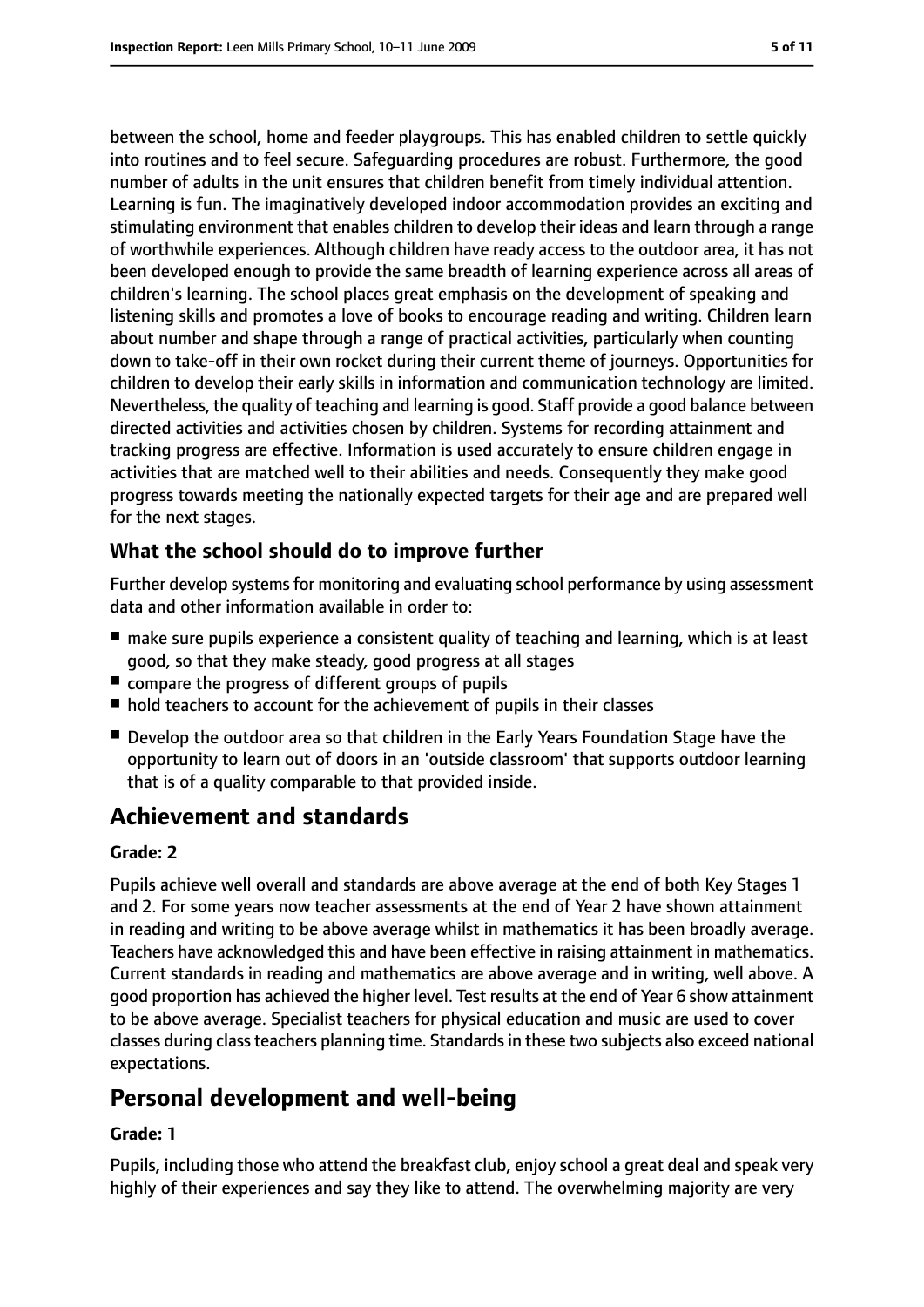keen to learn and participate fully during lessons. Working relationships are strong and these, along with the school's positive and constructive atmosphere, help pupils to make good progress and grow in self-confidence. Attendance is consistently above average. Behaviour during the school day is good. Although pupils say bullying occasionally occurs, they add that teachers are effective in resolving any such incidents. Pupils feel well looked after and say they know where to seek support if they need to. All pupils, including the few from minority ethnic groups, get along very well. Pupils have an extremely clear understanding of how to stay safe and healthy. Many older pupils participate in the wide range of clubs and sports teams which successfully compete in community activities such as football tournaments. Pupils make an outstanding contribution to school life through initiating and organising talent competitions and activities such as lunchtime litter picks. The school council is a very effective forum for change and pupils feel the school is interested in their views. They have, for example, recently raised funds for basketball nets and helped to design the outdoor trim trail. Pupils' good basic skills and willingness to work independently and with others equip them well for the next stage in their education.

# **Quality of provision**

#### **Teaching and learning**

#### **Grade: 2**

The quality of teaching and learning is good overall. Variation in the quality of teaching comes from different levels of pace, challenge and expectation, but there is much exceptional practice that is worthy of sharing across the school. Lesson planning is thorough. It takes account of assessment data so that tasks planned match attainment well in order to move pupils' learning on at a brisk pace. However, organisation in a few lessons means that the expectations of what pupils can do, particularly those capable of doing harder work, are not high enough, resulting in a slower pace of learning. Teachers use information and communication technology well to make meaningful and interesting presentations at appropriate points in lessons, which successfully engage pupils' interest and promote enjoyment. They also make good links between subjects, for example writing and historical enquiry. Because they are given opportunities to put their skills into practice and use them purposefully, pupils see a real point to learning. Where teaching assistant support is available, it is effective, particularly in helping pupils with learning difficulties and/or disabilities or with specific personal and social needs. However, the amount of this support available is limited. The quality of marking occasionally varies, even within the same key stage. At its best, it highlights what pupils have done well and explains, in language that pupils can easily understand, what they can do to improve.

#### **Curriculum and other activities**

#### **Grade: 2**

Teachers adapt the school's curriculum well to meet pupils' needs. Provision for pupils who find learning difficult is good and a wide range of additional support programmes ensure that pupils who are at risk of underachieving make the same good progress as others. The curriculum includes a wide range of enrichment activities that involve pupils very actively in their learning. For example, a series of whole school themes, such as 'Arts Week' and 'International Week', provide opportunities for pupils to learn about diverse activities such as how to make a stained glass window, 'Fair Trade' initiatives and Aboriginal art. Pupils also undertake a wide range of visits to local places of interest to support their learning. The curriculum is further enhanced by the provision of French in Years 3 and 4 and specialist teaching for music and physical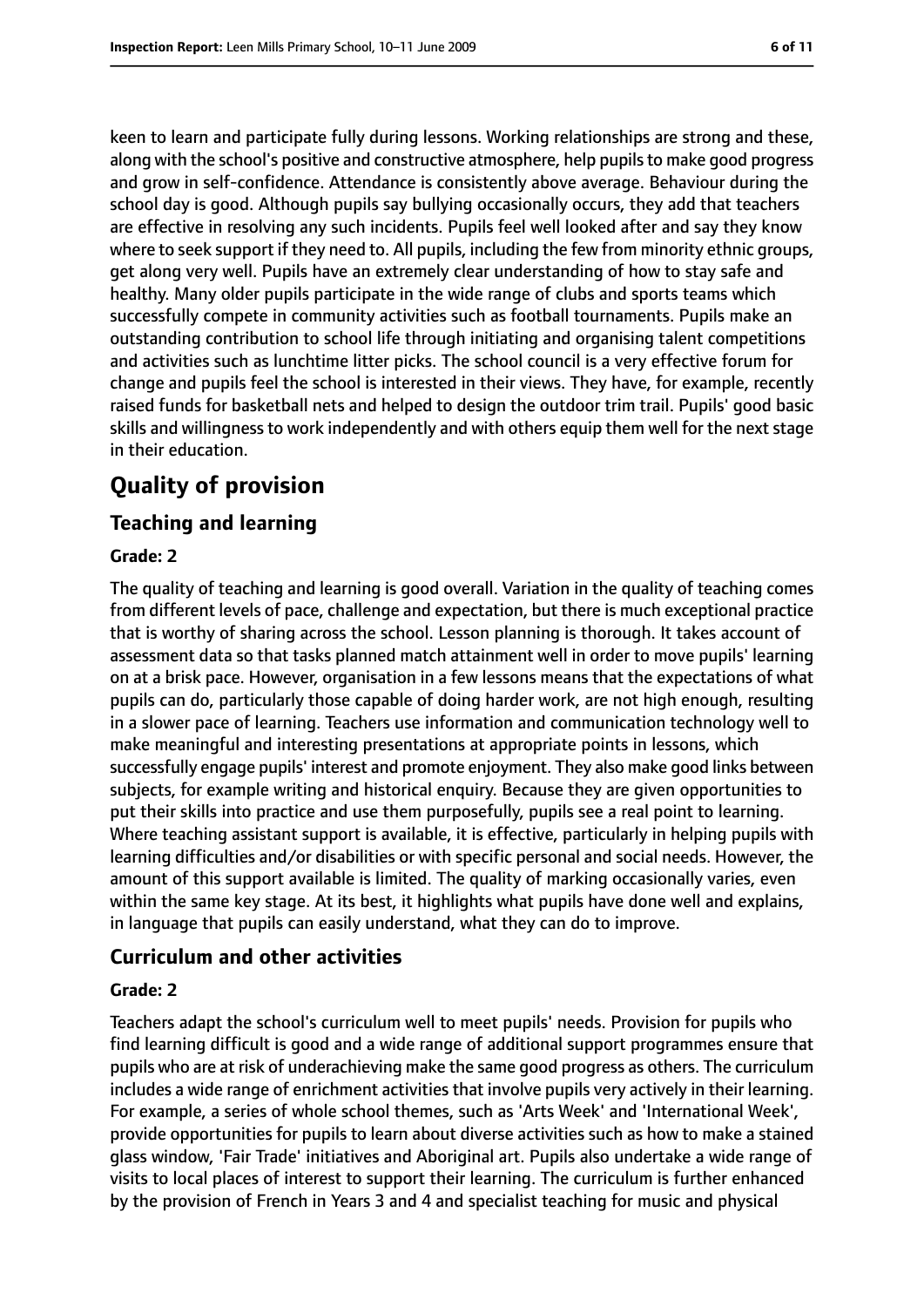education. Specialist expertise helps to ensure that the curriculum provides challenge for the most able pupils in these subjects. Those with particular skills in mathematics can also attend weekly lessons at the nearby secondary school.

#### **Care, guidance and support**

#### **Grade: 2**

This school looks after its pupils well during the school day and during the breakfast club. Procedures for safeguarding, including child protection, are in place and the school effectively promotes pupils' health and safety. Good links with outside support agencies, supplemented well by the school's own systems, mean that help is swiftly on hand for any pupils who experience difficulties with learning. Links with specialist community agencies are good and this high standard of care and guidance underpins pupils' outstanding personal development and creates a calm and happy environment for learning. Procedures to monitor and promote attendance are thorough and all unexplained absences are rigorously followed up. The school's procedures to track pupils' progress are good and their academic development is closely monitored. Assessment information is used to identify pupils who are doing particularly well, as well as those at risk of not doing their best; in both cases, teachers provide good support. Pupils find the target setting system useful and understand how to use their learning targets in reading, writing and mathematics to help them progress.

# **Leadership and management**

#### **Grade: 2**

Leadership and management are effective in ensuring the school continues to provide a good quality of education. The senior leadership team and governing body have both developed well since the previous inspection. Their work is effective and they have very clear ideas about what they need to do to improve even further. Even though self-evaluation is effective and outcomes have meant that weaknesses are soon dealt with, both governors and senior leaders want to make their proceduresfor monitoring school performance even more rigorous. Similarly governors have reviewed their own impact on school development and, although good,share the leadership aim to be even more effective. Targets set for pupils' progress could be more challenging; they are currently satisfactory and similar to the nationally expected rate of progress. The school's leadership works effectively to unite the community and has clear plans to extend provision in the future.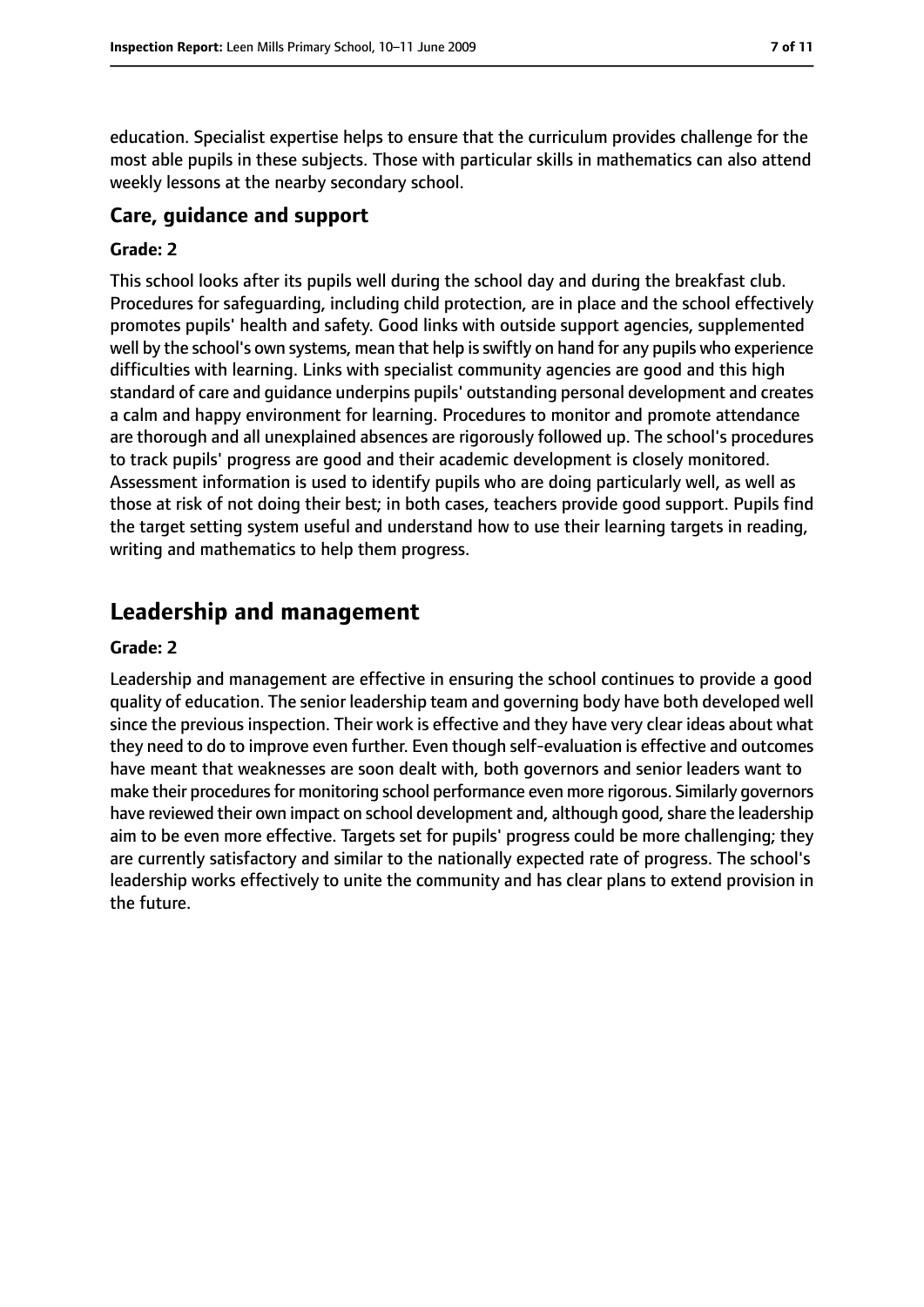**Any complaints about the inspection or the report should be made following the procedures set out in the guidance 'Complaints about school inspection', which is available from Ofsted's website: www.ofsted.gov.uk.**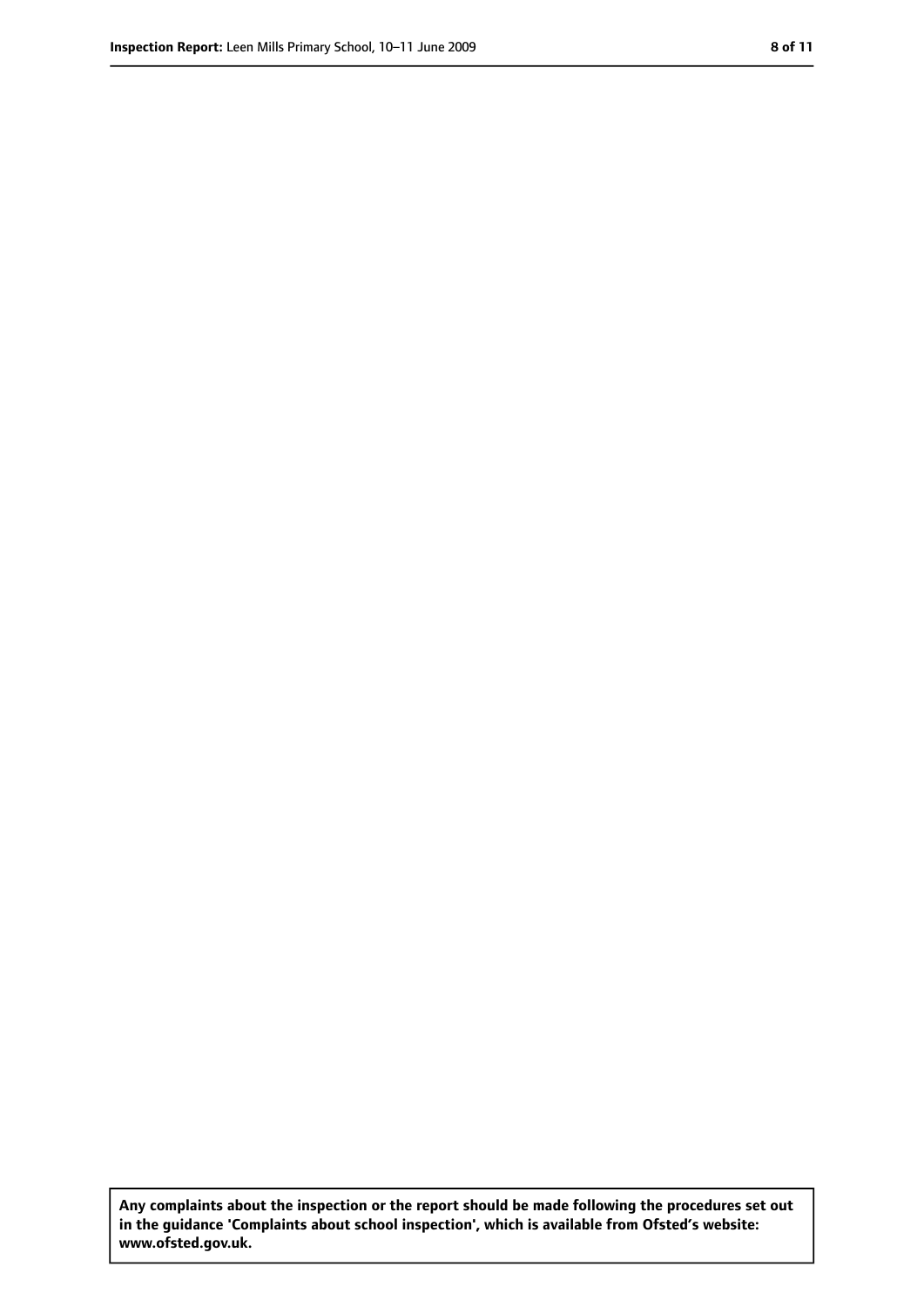# **Inspection judgements**

| ˈ Key to judgements: grade 1 is outstanding, grade 2 good, grade 3 satisfactory, and | School         |
|--------------------------------------------------------------------------------------|----------------|
| grade 4 inadequate                                                                   | <b>Overall</b> |

#### **Overall effectiveness**

| How effective, efficient and inclusive is the provision of<br>education, integrated care and any extended services in meeting the<br>needs of learners? |     |
|---------------------------------------------------------------------------------------------------------------------------------------------------------|-----|
| Effective steps have been taken to promote improvement since the last<br>inspection                                                                     | Yes |
| How well does the school work in partnership with others to promote learners'<br>well being?                                                            |     |
| The capacity to make any necessary improvements                                                                                                         |     |

# **Effectiveness of the Early Years Foundation Stage**

| How effective is the provision in meeting the needs of children in the<br>l EYFS?            |  |
|----------------------------------------------------------------------------------------------|--|
| How well do children in the EYFS achieve?                                                    |  |
| How good are the overall personal development and well-being of the children<br>in the EYFS? |  |
| How effectively are children in the EYFS helped to learn and develop?                        |  |
| How effectively is the welfare of children in the EYFS promoted?                             |  |
| How effectively is provision in the EYFS led and managed?                                    |  |

#### **Achievement and standards**

| How well do learners achieve?                                                  |  |
|--------------------------------------------------------------------------------|--|
| $\vert$ The standards <sup>1</sup> reached by learners                         |  |
| How well learners make progress, taking account of any significant variations  |  |
| between groups of learners                                                     |  |
| How well learners with learning difficulties and/or disabilities make progress |  |

#### **Annex A**

<sup>&</sup>lt;sup>1</sup>Grade 1 - Exceptionally and consistently high; Grade 2 - Generally above average with none significantly below average; Grade 3 - Broadly average to below average; Grade 4 - Exceptionally low.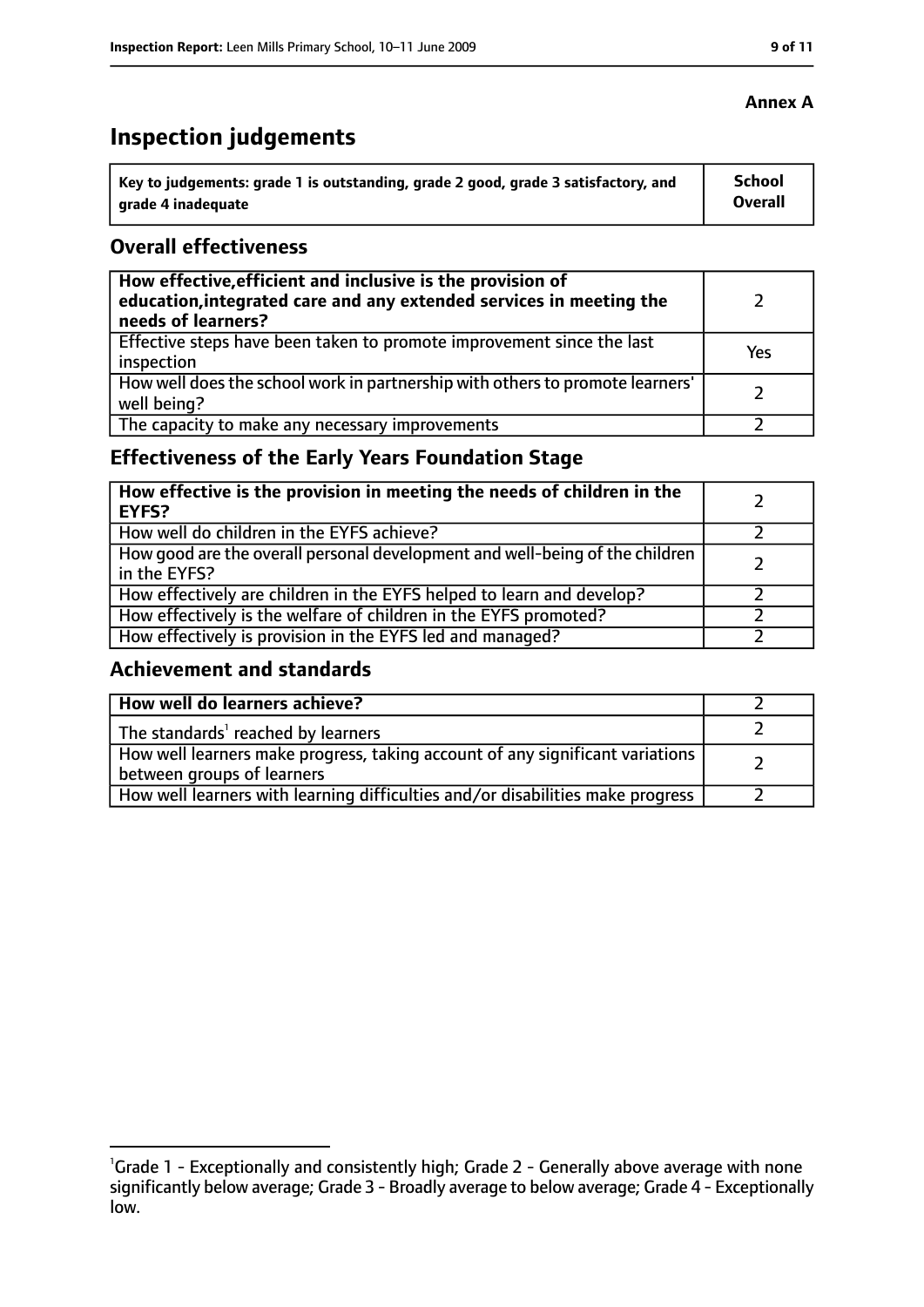# **Personal development and well-being**

| How good are the overall personal development and well-being of the<br>learners?                                 |  |
|------------------------------------------------------------------------------------------------------------------|--|
| The extent of learners' spiritual, moral, social and cultural development                                        |  |
| The extent to which learners adopt healthy lifestyles                                                            |  |
| The extent to which learners adopt safe practices                                                                |  |
| The extent to which learners enjoy their education                                                               |  |
| The attendance of learners                                                                                       |  |
| The behaviour of learners                                                                                        |  |
| The extent to which learners make a positive contribution to the community                                       |  |
| How well learners develop workplace and other skills that will contribute to<br>their future economic well-being |  |

# **The quality of provision**

| How effective are teaching and learning in meeting the full range of<br>learners' needs?              |  |
|-------------------------------------------------------------------------------------------------------|--|
| How well do the curriculum and other activities meet the range of needs and<br>interests of learners? |  |
| How well are learners cared for, quided and supported?                                                |  |

# **Leadership and management**

| How effective are leadership and management in raising achievement<br>and supporting all learners?                                              |     |
|-------------------------------------------------------------------------------------------------------------------------------------------------|-----|
| How effectively leaders and managers at all levels set clear direction leading<br>to improvement and promote high quality of care and education |     |
| How effectively leaders and managers use challenging targets to raise standards                                                                 | 3   |
| The effectiveness of the school's self-evaluation                                                                                               |     |
| How well equality of opportunity is promoted and discrimination eliminated                                                                      |     |
| How well does the school contribute to community cohesion?                                                                                      |     |
| How effectively and efficiently resources, including staff, are deployed to<br>achieve value for money                                          |     |
| The extent to which governors and other supervisory boards discharge their<br>responsibilities                                                  |     |
| Do procedures for safeguarding learners meet current government<br>requirements?                                                                | Yes |
| Does this school require special measures?                                                                                                      | No  |
| Does this school require a notice to improve?                                                                                                   | No  |